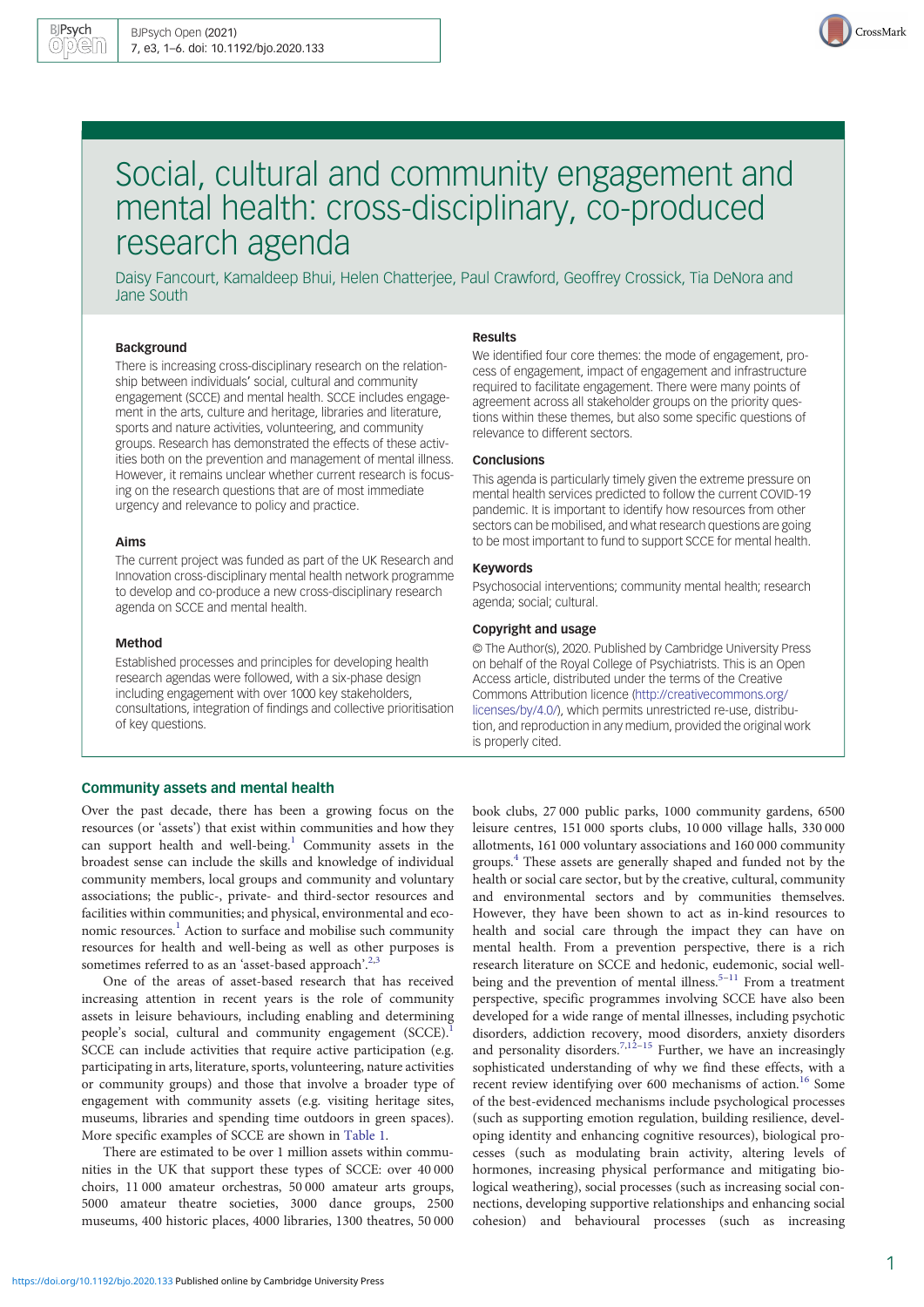<span id="page-1-0"></span>

| Examples of social, cultural and community engagement (SCCE)<br>Table 1 |                                                                                                                                                                                                                                                                                                                                                            |  |  |
|-------------------------------------------------------------------------|------------------------------------------------------------------------------------------------------------------------------------------------------------------------------------------------------------------------------------------------------------------------------------------------------------------------------------------------------------|--|--|
| Example types of SCCE                                                   | <b>Example activities</b>                                                                                                                                                                                                                                                                                                                                  |  |  |
| Arts                                                                    | Engaging in groups relating to performing arts (e.g. music/dance/theatre) and groups relating to visual arts and crafts (e.g. textiles/<br>drawing/woodwork/painting/photography/ceramics/sculpture)                                                                                                                                                       |  |  |
| Culture and heritage                                                    | Going to museums, galleries or exhibitions; the theatre or concerts; the cinema; festivals, fairs or events; stately homes or buildings;<br>historical sites; and landscapes of significance                                                                                                                                                               |  |  |
| <b>Libraries and literature</b>                                         | Going to libraries, visiting archives and being a member of book clubs or writing groups                                                                                                                                                                                                                                                                   |  |  |
| Sports and nature<br>activities                                         | Going to parks or gardens, engagement with allotments or gardening groups, joining nature walks or rambling groups, participation in<br>exercise classes, membership of sports clubs, participating in community sporting activities and attending amateur or<br>professional sporting events                                                              |  |  |
| Volunteering<br>Community groups                                        | Charitable volunteering, conservation volunteering or school or community volunteering<br>Engaging with education or evening classes; youth services (e.g. Scouts and Guides); political, trade union or environmental groups;<br>resident groups; religious or faith groups; and social groups (e.g. mum and baby groups, cookery groups and other clubs) |  |  |

behavioural activation, providing motivation, increasing agency and establishing habits).<sup>1</sup>

Alongside this research, there are growing developments in policy and practice relating to SCCE. For example, over the past decade, a number of different countries have been piloting social prescribing schemes that connect patients to non-medical sources of support within the community, such as social, cultural and com-munity activities.<sup>[17](#page-4-0)–[19](#page-4-0)</sup> These schemes have particularly sought to target individuals with mild-to-moderate mental illness or related social problems such as loneliness as a way of tackling these complex issues and reducing demand on health services.<sup>[17](#page-4-0)-[19](#page-4-0)</sup> In the UK, these pilots have been developed into a national roll-out, with aims for around 1 million patients a year to be going through the scheme by  $2023-2024$  $2023-2024$ .<sup>20</sup> However, despite the high level of activity in this field of research and in policy and practice, to date, much of this effort has been uncoordinated. As such, it remains unclear whether current research is focusing on the research questions that are of most immediate urgency and relevance to policy and practice. Therefore, there is a need to identify and prioritise key research questions that hold the most importance and practical value to different stakeholders.

# Research agendas

Over the past few years, a number of research agendas around mental health have emerged, aiming to coordinate research efforts and funding. In 2017, UK Research and Innovation published a cross-disciplinary mental health research agenda aimed at encouraging and strengthening research 'that could fundamentally lead to: a better understanding of the broad determinants of mental health and mental illness across the life course, as well as a better understanding of mental health conditions and comorbidities; better knowledge of resilience or self-management of those conditions amongst individuals, communities or groups; improved diagnosis, care and treatment; improved experience of health and social care provision; more effective interventions and preventative methods; and better training of healthcare professionals'. [21](#page-4-0) This agenda highlighted priority areas for better understanding, including (a) mental health and mental health problems; (b) the connection between mental and physical health; (c) public health, prevention and well-being and (d) living with mental health problems. It included cross-cutting themes on effective interventions, technology and data, lifestyle and behaviour, inequalities, empowerment, ethics, confidentiality and trust. The agenda highlighted the importance of 'social, cultural and community groups' as an overall theme within research. However, it did not provide any specific details on priorities for researchers looking at SCCE. This is a pattern that can be traced across other mental health research agendas published by various funders and policy bodies, which generally allude to SCCE (in varying degrees) but provide little informa-tion on what aspects of this field of work should be prioritised.<sup>[22](#page-4-0)-[25](#page-5-0)</sup>

Although many of the broad research priorities within these agendas could by applied across the research on SCCE, this approach does not provide any specific nuance in terms of identifying questions that might be unique to SCCE. Further, these agendas provide a large number of questions with no prioritisation of which questions need addressing most urgently.

In response to the 2017 UK Research and Innovation mental health agenda, the project discussed here was funded as part of the cross-disciplinary mental health network programme, to develop and co-produce a new cross-disciplinary research agenda on SCCE and mental health. Funding was provided for a network that sought to bring together key stakeholders in SCCE and mental health, undertake activities to connect and support individuals and organisations to advance research, and seed fund promising research ideas. The funded network, MARCH, proposes that social, cultural and community assets build resilient communities and therefore lie at the heart of mental health. It aims to transform our understanding of how social, cultural and community assets affect mental health in the UK through supporting research into if and how these enhance public mental health and well-being, prevent mental illness and support those living with mental health conditions. This paper outlines the development and coproduction of a research agenda on SCCE and mental health by the MARCH Network.

# Method

# Developing the research agenda

This research agenda was 'co-produced' in that it gave equal weight to a broad range of stakeholders rather than privileging the opinions of researchers to provide a breadth of different perspectives, focus thinking onto research questions that could have an immediate and tangible impact on practice, avoid hierarchies or imbalances in power between different groups and provide a springboard for future collaborative projects. This co-production involved seeing all stakeholders as 'leaders' in the construction of the agenda rather than merely 'consultees'; something that has been called for within mental health research agendas.<sup>[26](#page-5-0)</sup> Our approach follows similar processes and principles to other research agendas developed within health, $27,28$  $27,28$  $27,28$  including using an emergent and flexible design that offered initial open conversation and then gradually provided more process facilitation as we collated more information.

Phase 1 involved exploration. First, a core team of seven researchers mapped key stakeholders for this research area: researchers (including PhD students and early-career researchers); psychiatrists; other healthcare professionals and trainees; individuals with lived experience; lived experience groups; and members of the public, representatives from community and third-sector organisations, and individuals working within policy,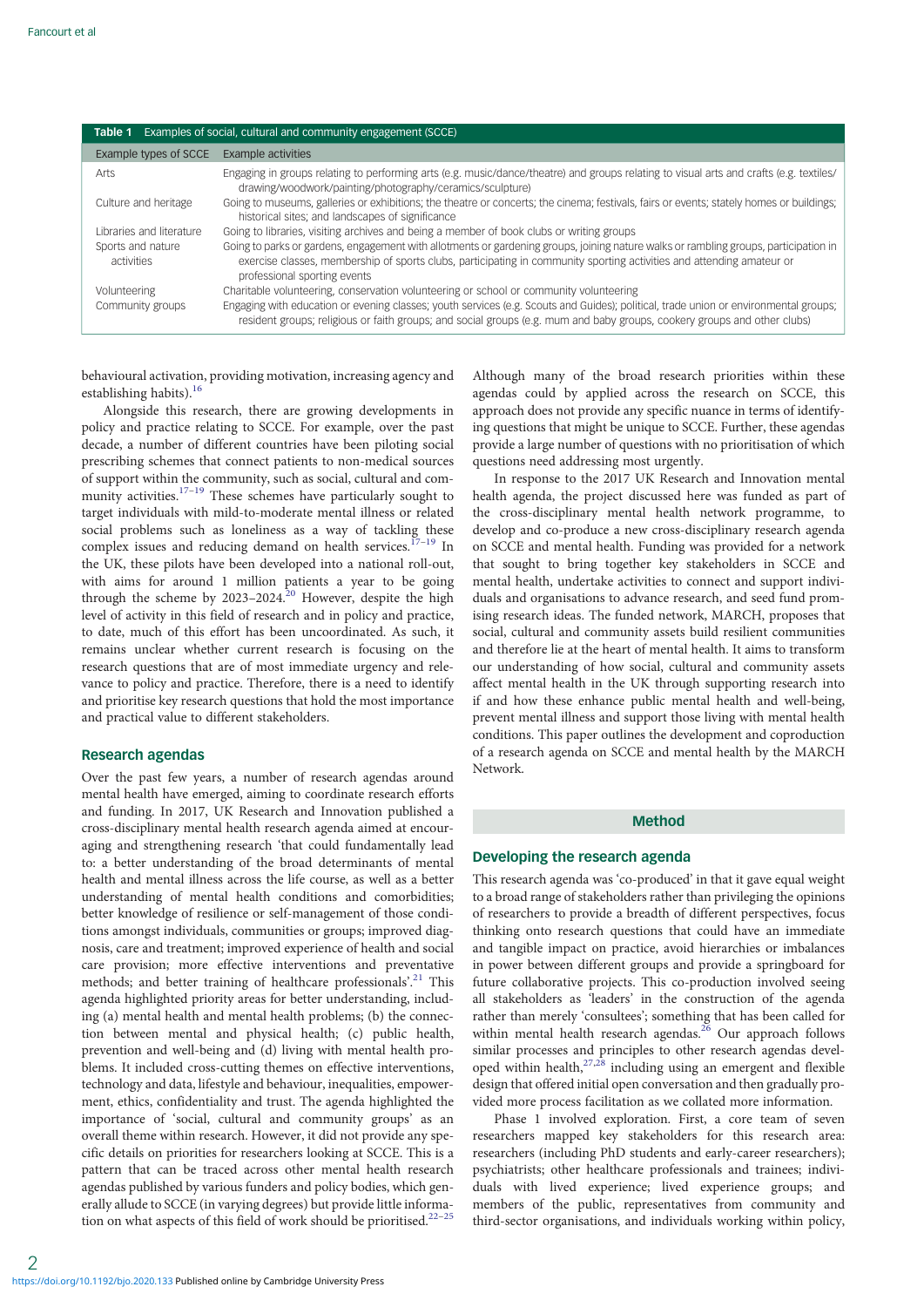commissioning or strategy. We then recruited 93 individuals within these different groups to join our research network as founding members and asked them to identify and recruit further members by using a snowballing approach. This led to a total recruitment of 1000 members within 6 months. We then actively engaged with these members following the underlying principles of agenda design by developing good social conditions between stakeholders, facilitating dialogue and encouraging respect for experiential knowledge. To do this, we provided communications material that introduced the work and perspectives of different groups, provided opportunities for online discussion forums through Twitter and online forums, and held face-to-face meetings and events for mixed groups with all stakeholders considered 'experts'.

Phase 2 involved consultation. We prepared a simple anonymous online survey for stakeholders that asked individuals to propose research questions they felt need to be answered to advance practice in the field. We split responses into three sections: questions relating to the effects of SCCE, the content and components of assets or activities and the delivery and provision of assets and activities. This received 135 responses. We supplemented this survey with feedback from eight special interest groups that had organically developed among network members, and ideas put forward during two face-to-face events, each involving 90–100 participants.

Phase 3 involved integration and used a modified Delphi approach.[29](#page-5-0) The responses from phase 2 were grouped thematically into an initial draft agenda that was then put to the 93 founding members of the network. They responded to the draft with further suggestions and clarifications, and an iterative process followed until members were happy with the draft.

Phase 4 then involved returning the agenda to all network members and asking them to vote on which questions were of highest priority to each person's area of work. For this survey, we asked members to state which stakeholder group they represented. On completion, participants were given the option of re-answering the survey assuming a different role (e.g. first as a researcher and then as an individual with lived experience), and 15 participants opted to do so. In total, 284 responses were received in this phase, as shown in Table 2.

This work received ethical approval from the University College London Research Ethics Committee (approval number: 14895/004), and all involved in the agenda process gave written or verbal informed consent.

### Results

# The research agenda

We identified four core themes within the agenda: the mode of engagement, the process of engagement, the impact of engagement and the infrastructure required to facilitate engagement (see Fig. 1). The full list of research questions in the agenda is shown in the

| <b>Table 2</b> Participants involved in the prioritisation phase of the<br>research agenda development                       |                |            |  |
|------------------------------------------------------------------------------------------------------------------------------|----------------|------------|--|
| Stakeholder group                                                                                                            | $\overline{N}$ | $\%$       |  |
| Psychiatrists, other health professionals or trainees<br>Researcher (including PhD students and early-career<br>researchers) | 45<br>92       | 157<br>322 |  |
| Individuals with lived experience, lived experience groups and<br>members of the public                                      | 55             | 199        |  |
| Representatives from community and third-sector<br>organisations                                                             | 59             | 20.6       |  |
| Individuals working within policy, commissioning or strategy                                                                 | 33             | 11 5       |  |



Fig. 1 Summary of themes in the research agenda.

supplementary material (Appendix 1) available at [https://doi.org/](https://doi.org/10.1192/bjo.2020.133) [10.1192/bjo.2020.133](https://doi.org/10.1192/bjo.2020.133) and summarised below.

In relation to mode of engagement, two themes were identified. First, a number of research questions emerged relating to the content of community activities or engagement with community assets. These include questions on whether all types of SCCE are equally beneficial for mental health, if some modes of SCCE (e.g. live versus digital, or alone versus in groups) are more effective than others, whether certain types of facilitation or leadership of engagement are more effective than others, what amount of engagement is most beneficial for mental health, if quality of asset or activity content affects outcomes, what makes community activities and assets attractive for participants to engage and how activities and assets can be co-designed to meet the needs of individuals. There were also two main questions relating to the setting of SCCE: whether there is a difference in delivery and effectiveness depending on where engagement takes place, and exploring how 'place' shapes outcomes (for detailed research questions within these themes see Supplementary Appendix 1, sections 1–2).

In relation to the process of engagement, three themes were identified. A number of research questions emerged relating to access: how patterns of SCCE vary depending on individual characteristics, what the barriers or enablers to SCCE are among different groups and how we can create effective referral pathways to SCCE. There were also questions relating to implementation: whether activities and assets are being implemented appropriately, whether some people benefit more than others and what economic, political, social and cultural conditions are required for activities or assets to be a success. Finally, there were questions relating to risk: how we can minimise potential unintended consequences or adverse events arising from community activities, and how we can ensure safety and safeguarding of participants (for detailed research questions within these themes see Supplementary Appendix 1, sections  $3 - 5$ ).

In relation to impact of engagement, three themes were identified. Questions emerged relating to efficacy: the need for research exploring the effects of SCCE on prevention of mental illness and well-being among healthy individuals; research exploring the effects of SCCE on individuals with mild-to-moderate mental illness; research exploring the effects of SCCE for individuals with serious mental illness; and research exploring the effects of SCCE on the mental health of those delivering activities. There were also research questions on: wider outcomes, including under-researched outcomes related to mental health; secondary outcomes such as physical health, social determinants or behavioural risk factors; mechanisms by which SCCE affects mental health, comparing outcomes with those from non-SCCE interventions; and economic benefits. Finally, there were questions on the types of evidence being used: the use of under-utilised study designs such as ethnographies; analyses of population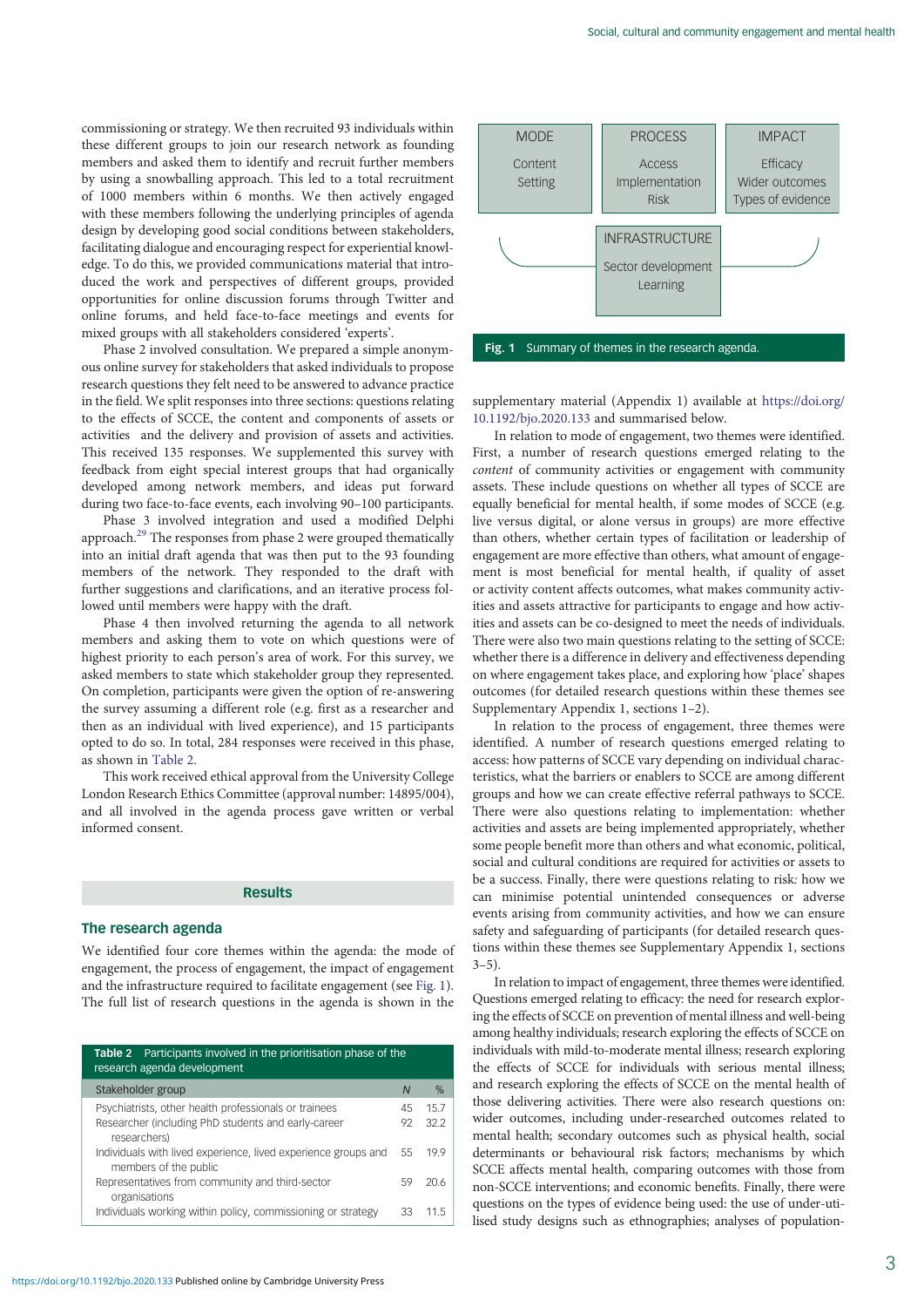level data and large-scale clinical trials; applying cross-disciplinary methods such as ecological monitoring, machine learning or geographical mapping; developing new theory to frame research on SCCE; using routinely collected data on health, education or behaviours; and comparing findings across different studies (e.g. through meta-analyses or developing standardised metrics or comparable measures for use across studies) (for detailed research questions within these themes see Supplementary Appendix 1, sections 6–8).

Finally, in relation to infrastructure required, two themes were identified. There were questions on sector development, including how we can train and support facilitators and practitioners, how we can support community organisations to work in this space, how we can expand the delivery of community activities and assets, how community activities can be made 'sustainable' for the future and how we could influence future policy developments to support this area of work. There were also questions on learning, including on how we can communicate better with the public, how we can share research better and how we can plan for new development opportunities with different sectors (for detailed research questions within these themes see Supplementary Appendix 1, sections 9–10).

# Prioritisation of research

We created 'heat maps' showing which specific questions within the themes outlined above received the highest numbers of votes from different stakeholder groups (see Supplementary Appendix 2). There were many points of agreement across all stakeholder groups, such as the importance of co-production within design, the need to undertake more efficacy research and the importance of how to make SCCE 'sustainable' for the future. Further, all groups gave relatively low priority to research into new types of evidence (with the exception of theory development among psychiatrists and other health professionals, researchers and policy makers), suggesting an agreement on the importance of prioritising research with immediate relevance to outcomes if we are to improve practice.

However, there were also noticeable differences (see Supplementary Appendix 2). Among psychiatrists and other health professionals, and community and third-sector organisations, there was particular interest in infrastructure, whereas among individuals working within policy, commissioning and strategy, there was particular interest in the effects of place on outcomes, the economic, political, social and cultural conditions required for activities or assets to be a success, and the economic benefits. Among individuals with lived experience and members of the public, there was also interest in how much engagement was most beneficial to mental health. In addition, this group along with researchers and representatives from community organisations highlighted the importance of research on how to train and support facilitators and practitioners.

#### **Discussion**

This agenda confirms a number of the core themes that have emerged from previous high-level research agendas, including the UK Research and Innovation agenda, such as a focus on social and contextual factors, explorations of protective and resilience factors, improvements in public awareness and understanding, elucidation of mechanisms of action, considerations of place and participation, and barriers and enablers of engagement among different groups. $21$  However, it moves beyond these previous high-level agendas by seeing research on SCCE not just as a subset of a larger research agenda, but as an overarching topic that has its own specific research questions within it. Some of our priorities

align with research recommendations from the National Institute for Health and Care Excellence on community engagement for improving health and well-being, including a focus on effectiveness (and cost-effectiveness, as prioritised by our policy stakeholders), a consideration of mechanisms and theory (as prioritised by our researchers and by psychiatrists and other health professionals) and a focus on collaborations and partnerships that can enable such work (as outlined in our sector development questions). $30$ The findings regarding barriers and enablers are also in line with recommendations in the updated Marmot Review, which recognises the importance of SCCE and community assets in addressing health inequalities, $31$  and the importance of SCCE in childhood is highlighted across a number of themes, echoing calls both from the Marmot Review and the World Health Organization's Social Determinants of Mental Health review.<sup>[31,32](#page-5-0)</sup> Further, our identification of questions relating to design, delivery and infrastructure is relevant given research suggesting that the majority of research in community-health sciences is skewed toward outcomes.<sup>[33](#page-5-0)</sup> These broader questions are therefore particularly highlighted as research gaps. Overall, our prioritisation exercise suggests there is a general consensus on the importance of key areas of research around efficacy, co-design and sustainability. However, it also highlights specific nuances among different stakeholders, suggesting the importance of considering the needs and requirements of different groups in developing research proposals or funding strategies. The agenda proposed is deliberately rich and diverse as different funders, research groups and stakeholders all have different areas of priority themselves. Therefore, different research questions in this agenda will speak to different groups. Nevertheless, the presentation of these diverse questions alongside one another in a unified research agenda should help future research to be more coordinated, and help to highlight the importance of considering different research questions (from the underlying research infrastructure to the tangible research impact) in parallel if we are truly to advance work in this field and the importance of further research into translation and innovation pathways.

Key strengths of the development of this research agenda include its open participatory, co-designed approach involving a large number of different stakeholders; the use of a range of modalities to elicit research questions from individuals; the use of a consensus approach to arrive at the final agenda; and the prioritisation of different research questions by different stakeholder groups. However, there are some limitations that affect the generalisability of the agenda presented. First, this work focused specifically on the UK context, so all stakeholders were from Great Britain or Northern Ireland. This enabled specificity when considering which research questions should be prioritised to inform practice, but it may mean that there are different or additional research questions that could or should be prioritised in other countries. Second, in prioritising research questions, stakeholders were asked to consider what would make the greatest difference to practice. Therefore, this prioritisation does not necessarily imply that those questions receiving lower votes are less important overall. Different funders may wish to use the agenda questions in new rounds of prioritisation to consider other priorities such as the advancement of research understanding, which may lead to higher prioritisation of those questions relating to topics such as types of evidence. Relatedly, this agenda specifically focuses on research, or how research can inform design and delivery. There may be other aspects to design and delivery and the broader environment that are priorities within practice or policy, but are not best explored through research, and therefore will not be captured within this agenda. In addition, the agenda focuses on where the key gaps are for future research, so areas that are already thought to be well covered are not shown. Finally, this agenda will inevitably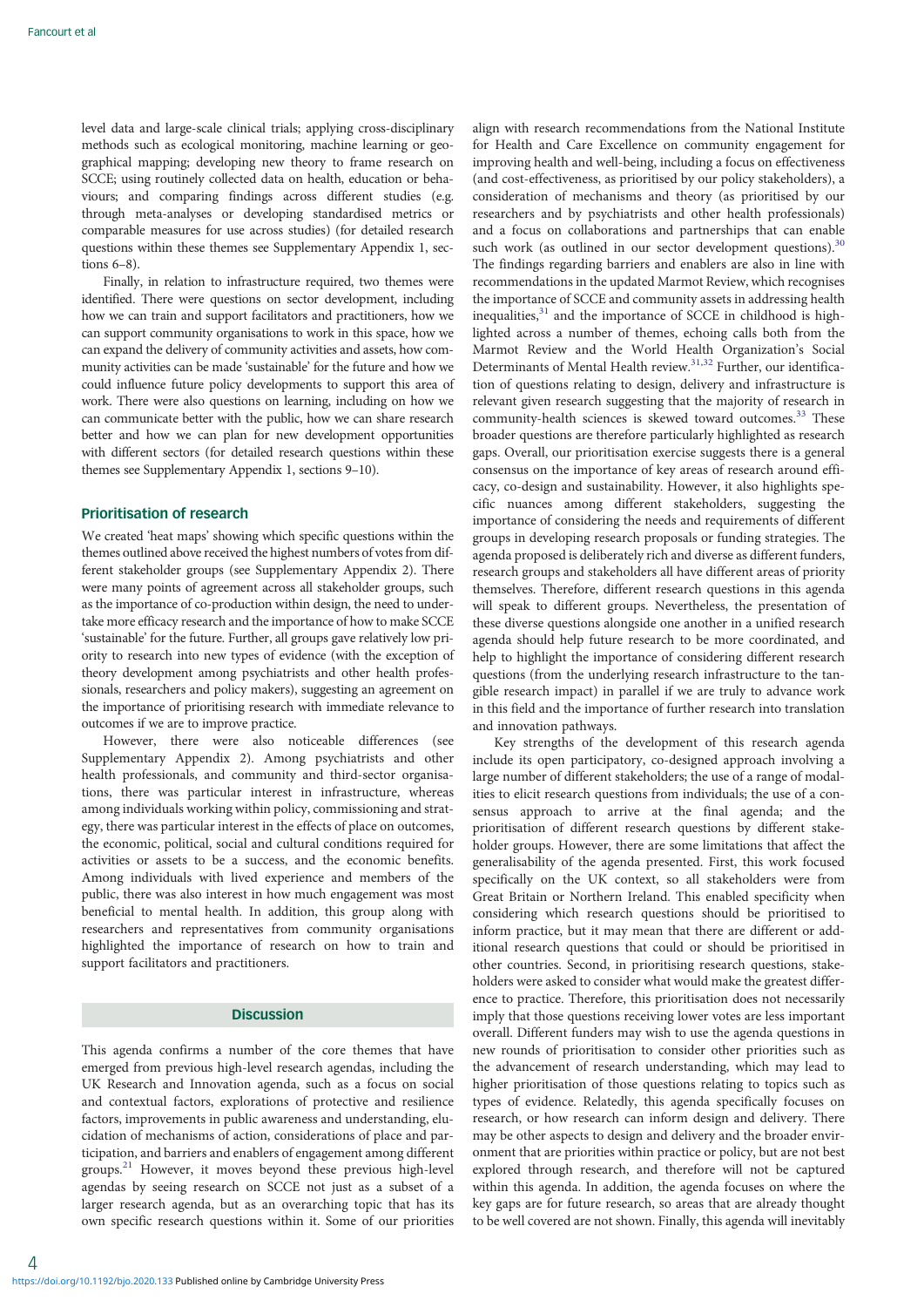<span id="page-4-0"></span>evolve as new research is undertaken and as new challenges emerge. Therefore, it is intended to be a starting point for researchers and research funders rather than a constraint.

This agenda is timely as it considers the role of non-medical activities and assets within communities in supporting the prevention and management of mental illness. In the wake of the current COVID-19 pandemic, it is anticipated that there will be extreme pressure on mental health services in the coming months and years, leading to concerns that existing services will be unable to cope with demand. It is therefore of paramount importance that opportunities for providing mental health support from other sectors (including the cultural and community sectors) are properly explored to maximise the resources available. But it is also critical that the provision of such support remains evidence-based: that individuals are referred to appropriate, effective interventions and that the process of these referrals is transparent and suitable; and that there is sufficient infrastructure in place to support the organisations delivering social, cultural and community assets and activities. This research agenda identifies which research questions are going to be of highest priority in that effort. The agenda has now been taken forward within the research network to phases 5 and 6 of the agenda-developing process outlined by Abma and Broerse,<sup>[34](#page-5-0)</sup> which have involved developing a programme based on the research agenda and implementing the agenda through providing research funding targeted at the highest priority research questions presented. However, these phases should not be limited to the work of a single network, and so the agenda is presented here for researchers to continue implementing schemes that act on the findings. It is hoped that this will support the development of high-impact research within this valuable field of enquiry.

Daisy Fancourt **D**, Department of Behavioural Science and Health, University College London[,](https://orcid.org/0000-0002-9205-2144) UK; **Kamaldeep Bhui D**, Centre for Psychiatry, Barts & The London School of Medicine and Dentistry, Queen Mary University of London, UK; Helen Chatterjee, Research Department of Genetics, Evolution and Environment, Division of Biosciences, University College London, UK; Paul Crawford, Institute of Mental Health, University of Nottingham, UK; Geoffrey Crossick, School of Advanced Study, University of London, UK; Tia DeNora, Department of Sociology, University of Exeter, UK; Jane South, School of Health & Community Studies, Leeds Beckett University, UK

Correspondence: Dr Daisy Fancourt. Email: [d.fancourt@ucl.ac.uk](mailto:d.fancourt@ucl.ac.uk)

First received 15 Apr 2020, final revision 12 Oct 2020, accepted 15 Oct 2020

#### Supplementary material

Supplementary material is available online at <https://doi.org/10.1192/bjo.2020.133>.

#### Data availability

The data that support the findings of this study are available from the corresponding author, D.F., upon reasonable request.

#### Author contributions

All authors were involved in the design of the process and contributed to the research agenda development. D.F. drafted the manuscript and all authors critically reviewed and approved for submission.

# Funding

The work was carried out as part of the MARCH Mental Health Network, funded by the Cross-Disciplinary Mental Health Network Plus initiative supported by UK Research and Innovation (grant ES/S002588/1).

# Declaration of interest

None.

# References

- 1 Morgan A, Ziglio E. Revitalising the evidence base for public health: an assets model. Promot Educ 2007; 14(suppl 2): 17–22.
- 2 Public Health England. A Guide to Community-Centred Approaches for Health and Wellbeing. Public Health England, 2015 [\(https://www.gov.uk/government/](https://www.gov.uk/government/publications/health-and-wellbeing-a-guide-to-community-centred-approaches) [publications/health-and-wellbeing-a-guide-to-community-centred-approaches](https://www.gov.uk/government/publications/health-and-wellbeing-a-guide-to-community-centred-approaches)).
- 3 Hopkins T, Rippon S. Head, Hands and Heart: Asset-Based Approaches in Health Care. Health Foundations, 2015.
- 4 Dodd F, Graves A, Taws K. Our Creative Talent The Voluntary and Amateur Arts in England. Department for Culture, Media and Sport & Arts Council England, 2013 [\(http://www.culturehive.co.uk/resources/our-creative-talent](http://www.culturehive.co.uk/resources/our-creative-talent-the-voluntary-and-amateur-arts-in-england/))[the-voluntary-and-amateur-arts-in-england/\)](http://www.culturehive.co.uk/resources/our-creative-talent-the-voluntary-and-amateur-arts-in-england/)).
- 5 Bagnall A-M. Places, Spaces, People and Wellbeing: A Systematic Review of Interventions to Boost Social Relations through Improvements in Community Infrastructure (Places and Spaces). What Works Centre for Wellbeing, 2018 [\(https://whatworkswellbeing.org/product/places-spaces-people-and-wellbeing/\)](https://whatworkswellbeing.org/product/places-spaces-people-and-wellbeing/)).
- 6 Daykin N, Mansfield L, Meads C, Julier G, Tomlinson A, Payne A, et al. What works for wellbeing? A systematic review of wellbeing outcomes for music and singing in adults. Perspect Public Health 2018; 138(1): 39–46.
- 7 Fancourt D, Finn S. What is the evidence on the role of the arts in improving health and well-being? A scoping review. WHO Regional Office for Europe, 2019 (Health Evidence Network (HEN) synthesis report 67).
- 8 Jenkinson CE, Dickens AP, Jones K, Thompson-Coon J, Taylor RS, Rogers M, et al. Is volunteering a public health intervention? A systematic review and meta-analysis of the health and survival of volunteers. BMC Public Health 2013; 13: 773.
- 9 Mansfield L, Kay T, Meads C, Grigsby-Duffy L, Lane J, John A, et al. Sport and dance interventions for healthy young people (15–24 years) to promote subjective well-being: a systematic review. BMJ Open 2018; 8(7): e020959.
- 10 Pennington A, Jones R, Bagnal A-M, South J, Cocoran R. The impact of historic places and assets on community wellbeing-A scoping review. What Works Centre for Wellbeing, 2019 [\(https://livrepository.liverpool.ac.uk/3034624/1/](https://livrepository.liverpool.ac.uk/3034624/1/Heritage-scoping-review-March-2019.pdf) [Heritage-scoping-review-March-2019.pdf\)](https://livrepository.liverpool.ac.uk/3034624/1/Heritage-scoping-review-March-2019.pdf).
- 11 Tomlinson A. A Systematic Review of the Subjective Wellbeing Outcomes of Engaging with (Taking Part in, Performing, Viewing) Visual Arts for 'Working-Age' Adults (15–64 Years) with Diagnosed Mental Health Conditions. What Works Centre for Wellbeing, 2018 ([https://arro.anglia.ac.uk/id/eprint/702832/\)](https://arro.anglia.ac.uk/id/eprint/702832/).
- 12 Jenkinson CE, Dickens AP, Jones K, Thompson-Coon J, Taylor RS, Rogers M, et al. Is volunteering a public health intervention? A systematic review and meta-analysis of the health and survival of volunteers. BMC Public Health 2013; 13: 773.
- 13 Moss S. Natural Childhood. National Trust, 2012 [\(https://nt.global.ssl.fastly.net/](https://nt.global.ssl.fastly.net/documents/read-our-natural-childhood-report.pdf) [documents/read-our-natural-childhood-report.pdf](https://nt.global.ssl.fastly.net/documents/read-our-natural-childhood-report.pdf)).
- 14 Cultural Utilities Enterprises. The Alchemy Project Evaluation Report. Optimity Advisors, 2016 [\(https://www.gsttcharity.org.uk/sites/default/files/Final%20](https://www.gsttcharity.org.uk/sites/default/files/Final%20Report%20-%20The%20Alchemy%20Project%20Evaluation%2021%2002%202016.pdf) [Report%20-%20The%20Alchemy%20Project%20Evaluation%2021%2002%20](https://www.gsttcharity.org.uk/sites/default/files/Final%20Report%20-%20The%20Alchemy%20Project%20Evaluation%2021%2002%202016.pdf) [2016.pdf\)](https://www.gsttcharity.org.uk/sites/default/files/Final%20Report%20-%20The%20Alchemy%20Project%20Evaluation%2021%2002%202016.pdf).
- 15 Dowrick C, Billington J, Robinson J, Hamer A, Williams C. Get into reading as an intervention for common mental health problems: exploring catalysts for change. Med Humanit 2012; 38(1): 15–20.
- 16 Fancourt D, Aughterson H, Finn S, Walker E, Steptoe A. How leisure activities affect health: a review and multi-level theoretical framework of mechanisms of action using the lens of complex adaptive systems science. Lancet Psychiatry 2020 (in press).
- 17 Alderwick HA, Gottlieb LM, Fichtenberg CM, Adler NE. Social prescribing in the US and England: emerging interventions to address patients' social needs. Am J Prev Med 2018; 54(5): 715–8.
- 18 Drinkwater C, Wildman J, Moffatt S. Social prescribing. BMJ 2019; 364: l1285.
- 19 Jensen A, Stickley T, Torrissen W, Stigmar K. Arts on prescription in Scandinavia: a review of current practice and future possibilities. Perspect Public Health 2017; 137(5): 268–74.
- 20 NHS England. The NHS Long Term Plan. NHS England, 2019 [\(https://www.](https://www.longtermplan.nhs.uk/publication/nhs-long-term-plan/)) [longtermplan.nhs.uk/publication/nhs-long-term-plan/\)](https://www.longtermplan.nhs.uk/publication/nhs-long-term-plan/)).
- 21 UK Research and Innovation. Widening Cross-Disciplinary Research for Mental Health: A Cross-Disciplinary Mental Health Research Agenda. UK Research and Innovation, 2017.
- 22 Department of Health London. A Framework for Mental Health Research. Department of Health London, 2017 ([https://www.gov.uk/government/](https://www.gov.uk/government/publications/a-framework-for-mental-health-research) [publications/a-framework-for-mental-health-research\)](https://www.gov.uk/government/publications/a-framework-for-mental-health-research).
- 23 Mental Health Taskforce to the NHS in England. The Five Year Forwards View for Mental Health. NHS England, 2016 [\(https://www.england.nhs.uk/wp-content/](https://www.england.nhs.uk/wp-content/uploads/2016/02/Mental-Health-Taskforce-FYFV-final.pdf) [uploads/2016/02/Mental-Health-Taskforce-FYFV-final.pdf\)](https://www.england.nhs.uk/wp-content/uploads/2016/02/Mental-Health-Taskforce-FYFV-final.pdf).